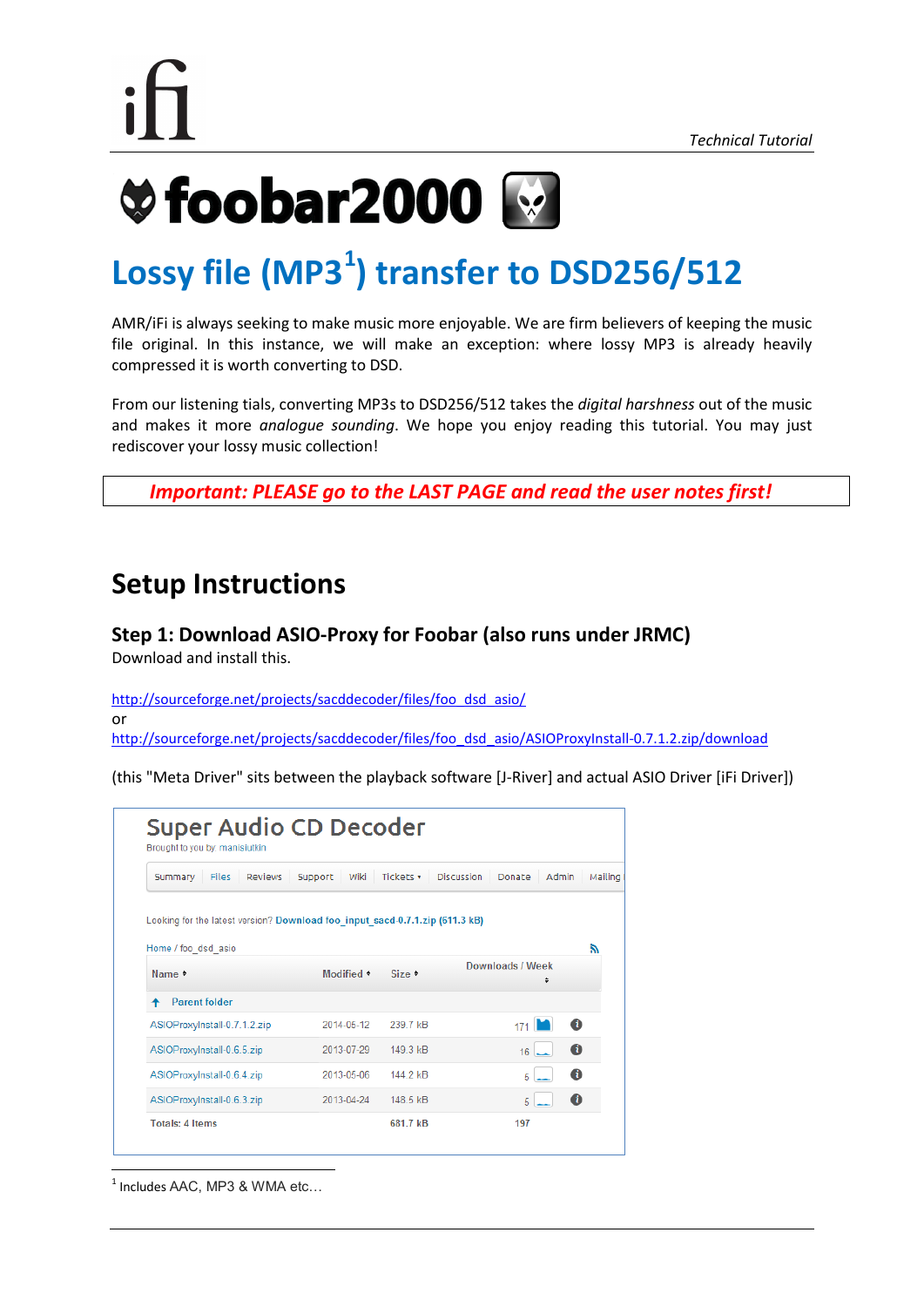# $\mathbf{i}$

### **Step 2: Start > Programs > iFi by AMR USB Audio Control Panel**

Change the settings to this:

| <b>Buffer Settings</b><br><b>Status</b> | <b>Info</b>                                                                                                                                                                                          |   |
|-----------------------------------------|------------------------------------------------------------------------------------------------------------------------------------------------------------------------------------------------------|---|
| <b>USB Streaming Mode</b>               |                                                                                                                                                                                                      |   |
| Extra Safe                              |                                                                                                                                                                                                      | w |
|                                         |                                                                                                                                                                                                      |   |
| Asio Buffer Size                        |                                                                                                                                                                                                      |   |
| 8192 samples                            |                                                                                                                                                                                                      | ш |
|                                         | WARNING: The selected ASIO buffer size is too small for the current USB<br>streaming mode and the current sampling rate. To avoid audio distortions, you<br>should select a larger ASIO buffer size. |   |

#### **Step 3: Foobar2K File > Preferences**

Select "Output>Asio" then under "ASIO drivers" select "**foo\_dsd\_asio**"

| Preferences: ASIO                                                                                                                                                                                                                               | P<br>$\mathbf{x}$                                                                                                                                                                                                                                                                                                                            |
|-------------------------------------------------------------------------------------------------------------------------------------------------------------------------------------------------------------------------------------------------|----------------------------------------------------------------------------------------------------------------------------------------------------------------------------------------------------------------------------------------------------------------------------------------------------------------------------------------------|
| Components<br>$\triangleright$ Display<br>Keyboard Shortcuts<br>$\triangleright$ Media Library<br>- Networking<br>⊿ Playback<br><b>DSP Manager</b><br>$\triangleright$ Input<br>$\triangle$ Output<br>- ASIO<br>Shell Integration<br>- Advanced | <b>ASTO drivers</b><br>foo_dsd_asio<br>iFi (by AMR) HD USB Audio<br><b>JRiver Media Center 19</b><br>Double-click an entry to activate the driver's control panel.<br>Use 64-bit ASIO drivers<br>Run with high process priority<br><b>Custom channel mappings</b><br>Add New                                                                 |
|                                                                                                                                                                                                                                                 | Edit<br>Remove<br>This feature allows you to configure alternate channel mappings for your ASIO-enabled<br>soundcards.<br>You may need to close and re-open the foobar 2000 preferences dialog for your newly<br>added mappings to appear as output devices in the "output" page.<br>Reset all<br>Reset page<br><b>OK</b><br>Cancel<br>Apply |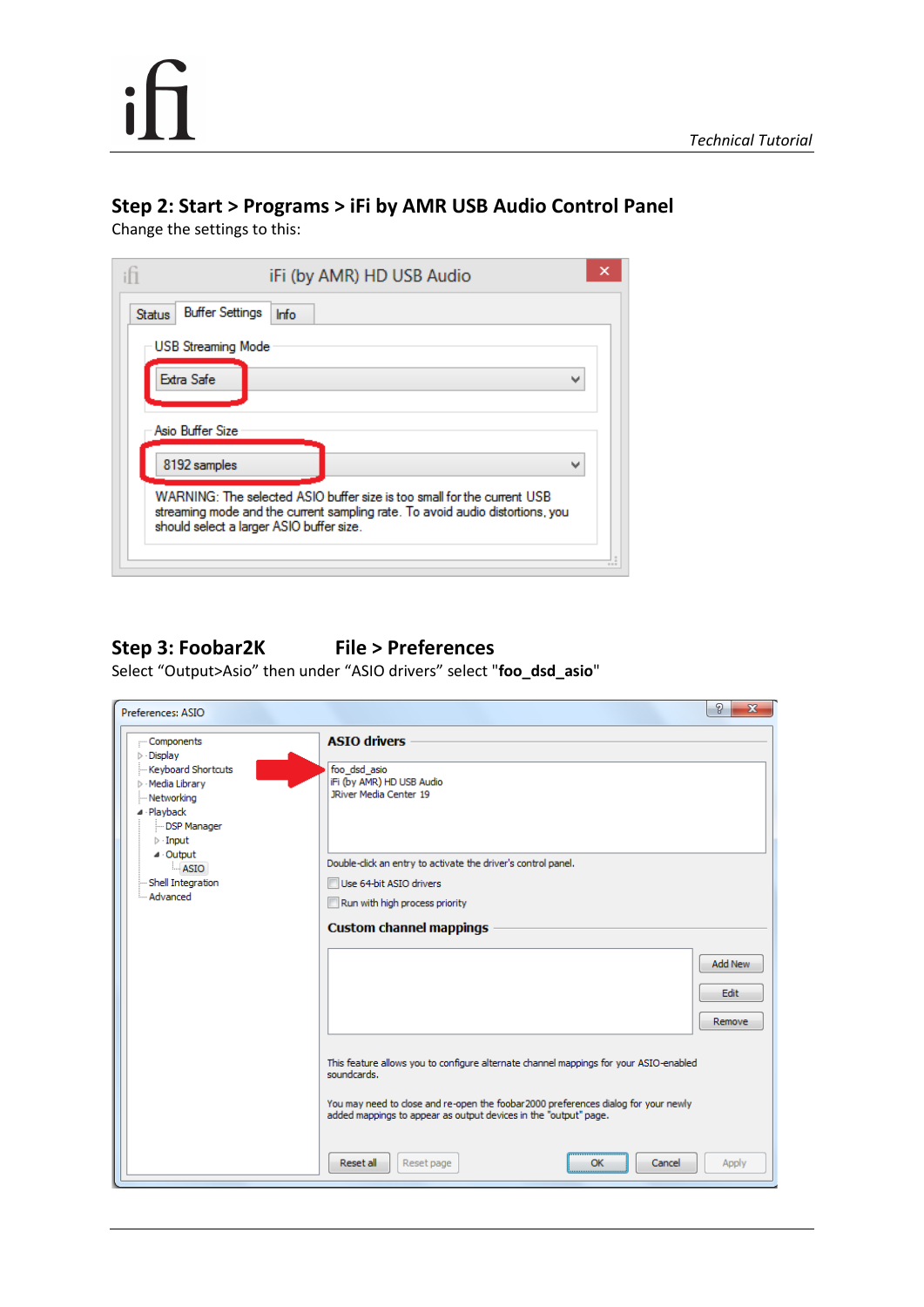#### **Step 4: Foobar2k Output**

Click "Output" then select "Asio: foo\_dsd\_asio"

| :-- Components                                         | <b>Device</b>                                                                                           |        |
|--------------------------------------------------------|---------------------------------------------------------------------------------------------------------|--------|
| $\triangleright$ $\cdot$ Display<br>Keyboard Shortcuts | ASIO: foo_dsd_asio<br>$\overline{2}$                                                                    |        |
| $\triangleright$ Media Library                         |                                                                                                         |        |
| - Networking                                           | <b>Buffer length</b>                                                                                    |        |
| 4 Playback                                             |                                                                                                         |        |
| - DSP Manager<br>$\triangleright$ - Input              |                                                                                                         |        |
| 4 Output                                               | 1000 ms<br>Warning: setting too low buffer length may cause some visualization effects to stop working. |        |
| $\mathbf{1}$<br>⊧ ASIO                                 |                                                                                                         |        |
| - Shell Integration<br>- Advanced                      | <b>Output format</b>                                                                                    |        |
|                                                        | Output data format:                                                                                     | Dither |
|                                                        | Output data format will be chosen automatically for the selected device.                                |        |
|                                                        |                                                                                                         |        |
|                                                        |                                                                                                         |        |
|                                                        |                                                                                                         |        |
|                                                        |                                                                                                         |        |
|                                                        |                                                                                                         |        |
|                                                        |                                                                                                         |        |
|                                                        |                                                                                                         |        |
|                                                        |                                                                                                         |        |
|                                                        |                                                                                                         |        |
|                                                        |                                                                                                         |        |
|                                                        |                                                                                                         |        |
|                                                        |                                                                                                         |        |
|                                                        |                                                                                                         |        |

#### **Step 5: Foobar2k foo\_dsd\_asio**

While STILL inside Preferences: Output:

- 1. Click on "ASIO" (above **GREEN** arrow 1)
- 2. Double-click "foo\_dsd\_asio" (above **GREEN** arrow 2)

The following "**foo\_dsd\_asio v0.7.1.2**" box will open

i. nano iDSD.....follow these settings for **Quad-Speed DSD256**)

| x                                         |
|-------------------------------------------|
| IFI (by AMR) HD USB Audio                 |
| <b>ASIO Native</b>                        |
| <b>DSD256</b><br>None<br>Fs:              |
| Fs:<br>SDM Type C (FP32)<br><b>DSD256</b> |
| 1000 ms                                   |
|                                           |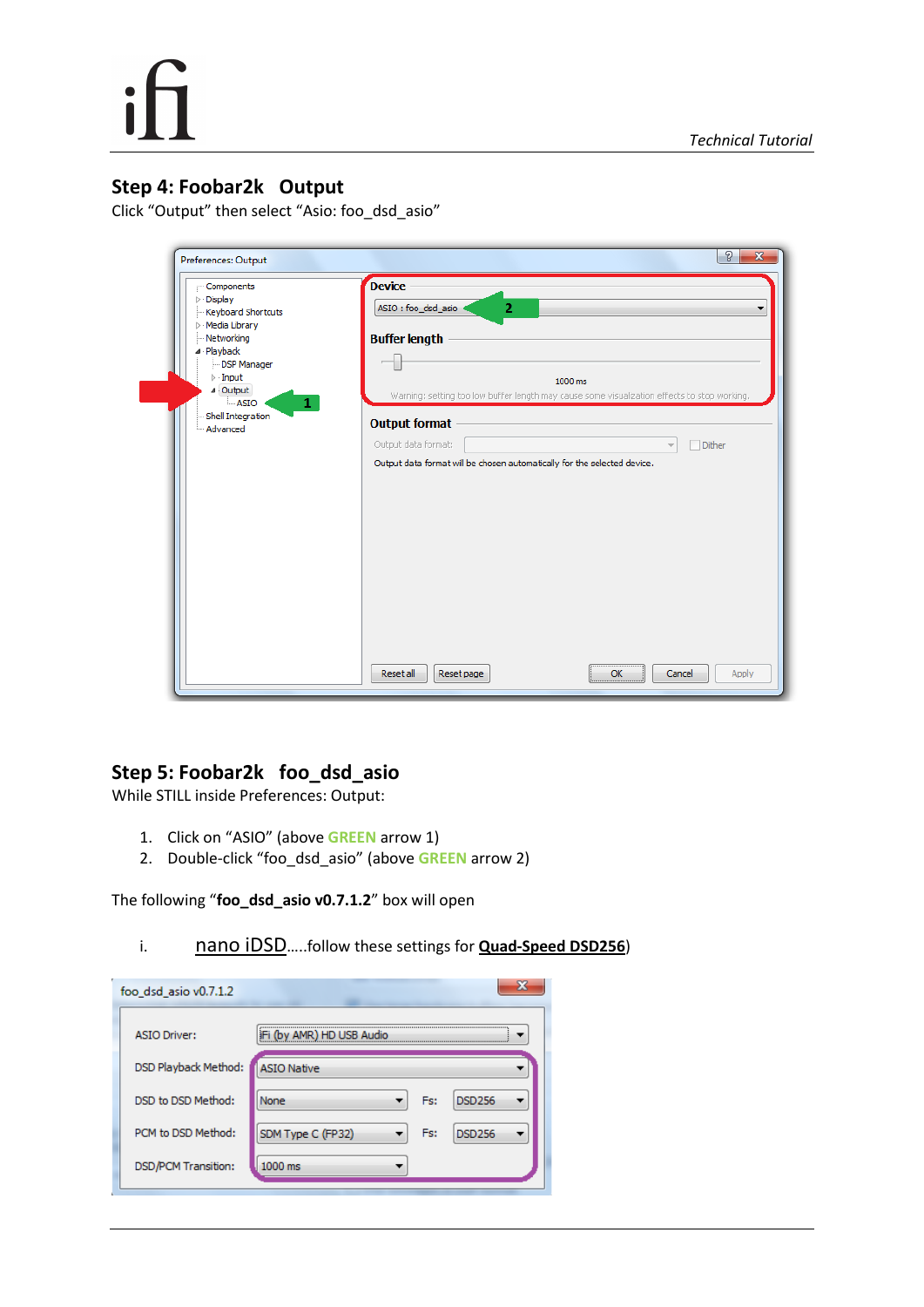#### OR

ii. micro iDSD…..follow these settings for **Octa-Speed DSD512**)

|                             | foo_dsd_asio v0.7.1.2     |                          |     |               | × |
|-----------------------------|---------------------------|--------------------------|-----|---------------|---|
| <b>ASIO Driver:</b>         | iFi (by AMR) HD USB Audio |                          |     |               | v |
| <b>DSD Playback Method:</b> | <b>ASIO Native</b>        |                          |     |               | w |
| DSD to DSD Method:          | None                      |                          | Fs: | <b>DSD512</b> | v |
| PCM to DSD Method:          | SDM Type C (FP32)         | v                        | Fs: | <b>DSD512</b> | v |
| <b>DSD/PCM Transition:</b>  | 1000 ms                   | $\overline{\phantom{a}}$ |     |               |   |

#### **Step 7: EXIT and SAVE**

Apply > Exit to save your selection. You are now ready to enjoy your lossy MP3s which have now been upsampled to DSD256/512!

#### **Just look for the Magenta (DSD256/512) light on nano/micro iDSD**

Addendum: How to revert back to listening to the rest of my high-resolution files via Bit-Perfect?

- Just deselect foo\_dsd\_asio [ASIO] and revert back to **iFi (by AMR) HD USB Audio [ASIO]**.
	- i. Select ASIO drivers > **ASIO: iFi (by AMR) HD USB Audio**
	- Click "Apply" then "OK"

| Preferences: ASIO                                                                         | g<br>$\Sigma$                                                                                                                                           |
|-------------------------------------------------------------------------------------------|---------------------------------------------------------------------------------------------------------------------------------------------------------|
| Components<br>$\triangleright$ - Display<br><b>Keyboard Shortcuts</b>                     | <b>ASTO drivers</b><br>foo dsd asio.                                                                                                                    |
| Media Library<br>- Networking<br>⊿ · Playback<br>-DSP Manager<br>$\triangleright$ - Input | Fi (by AMR) HD USB Audio<br><b>JRIver Media Center 19</b>                                                                                               |
| $4$ Output<br>$-$ ASIO                                                                    | Double-click an entry to activate the driver's control panel.                                                                                           |
| Shell Integration                                                                         | Use 64-bit ASIO drivers                                                                                                                                 |
| Advanced                                                                                  | Run with high process priority                                                                                                                          |
|                                                                                           | <b>Custom channel mappings</b>                                                                                                                          |
|                                                                                           | <b>Add New</b>                                                                                                                                          |
|                                                                                           | Edit                                                                                                                                                    |
|                                                                                           | Remove                                                                                                                                                  |
|                                                                                           | This feature allows you to configure alternate channel mappings for your ASIO-enabled<br>soundcards.                                                    |
|                                                                                           | You may need to close and re-open the foobar 2000 preferences dialog for your newly<br>added mappings to appear as output devices in the "output" page. |
|                                                                                           | <b>Reset all</b><br>Reset page<br>OK<br>Cancel<br>Apply                                                                                                 |